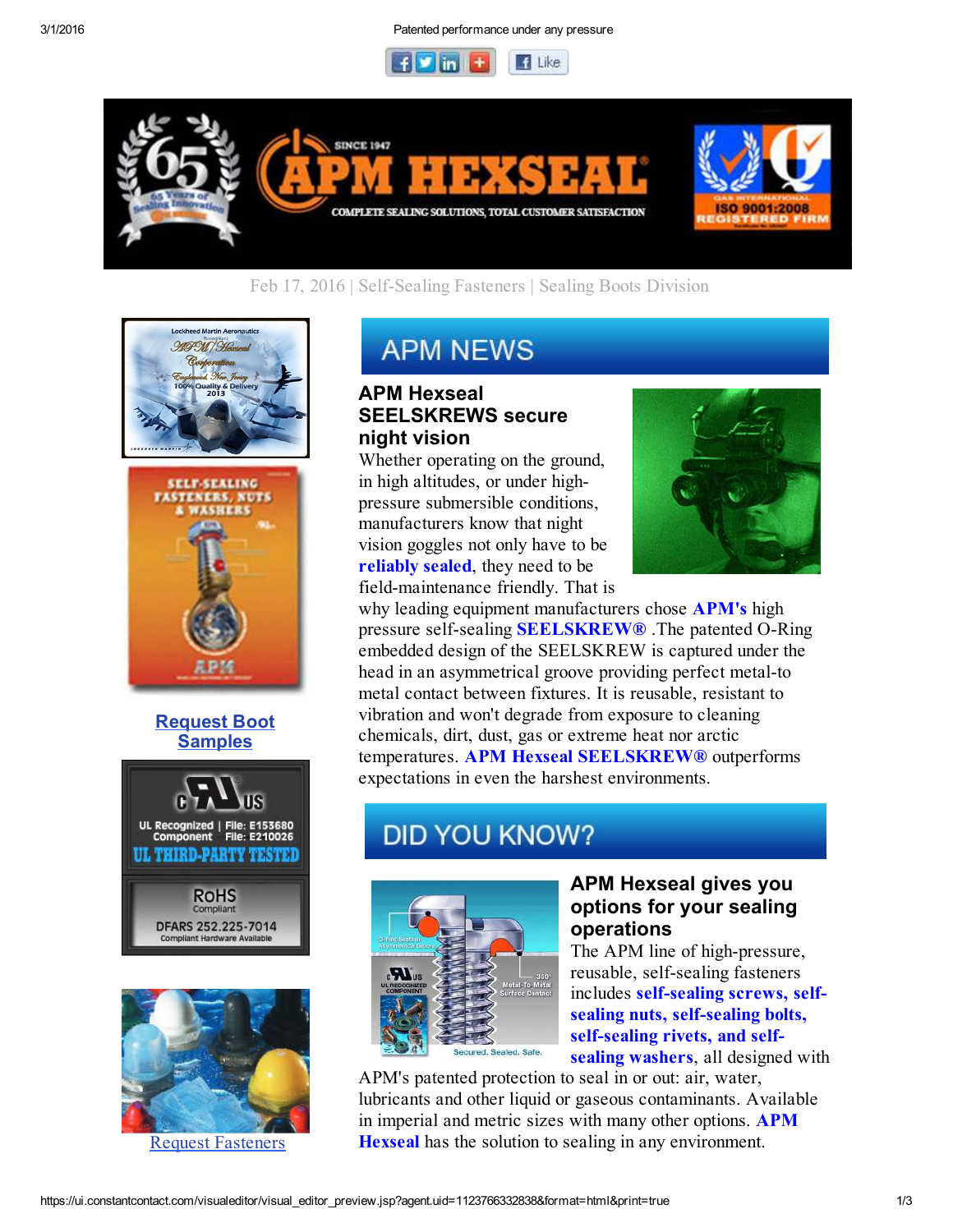sealing problem

**ASK APM** 

APM Hexseal has the answer to your

The APM **SEELSKREW®** is the original selfsealing screw designed and patented by APM. The self-sealing screws are designed to seal out air, water, lubricants and other liquid or gaseous contaminants. They are available in many standard thread sizes and with optional sealing materials. When vibration is an issue, our self-sealing screws can also be supplied with either self-locking pellets, strips or

patches, black oxide, painted heads, or in a captivated

about APM Hexseal's sealing solutions!

Look for next week's newsletter to learn more

(KAPTO-SKREW®) configuration.



#### Watch All Videos





## Download Literature





### Toll Free: 800-498-9034

Email: info@apmhexseal.com

## Download Catalogs

APM Hexseal Corporation newsletter@apmhexseal.com | http://www.apmhexseal.com